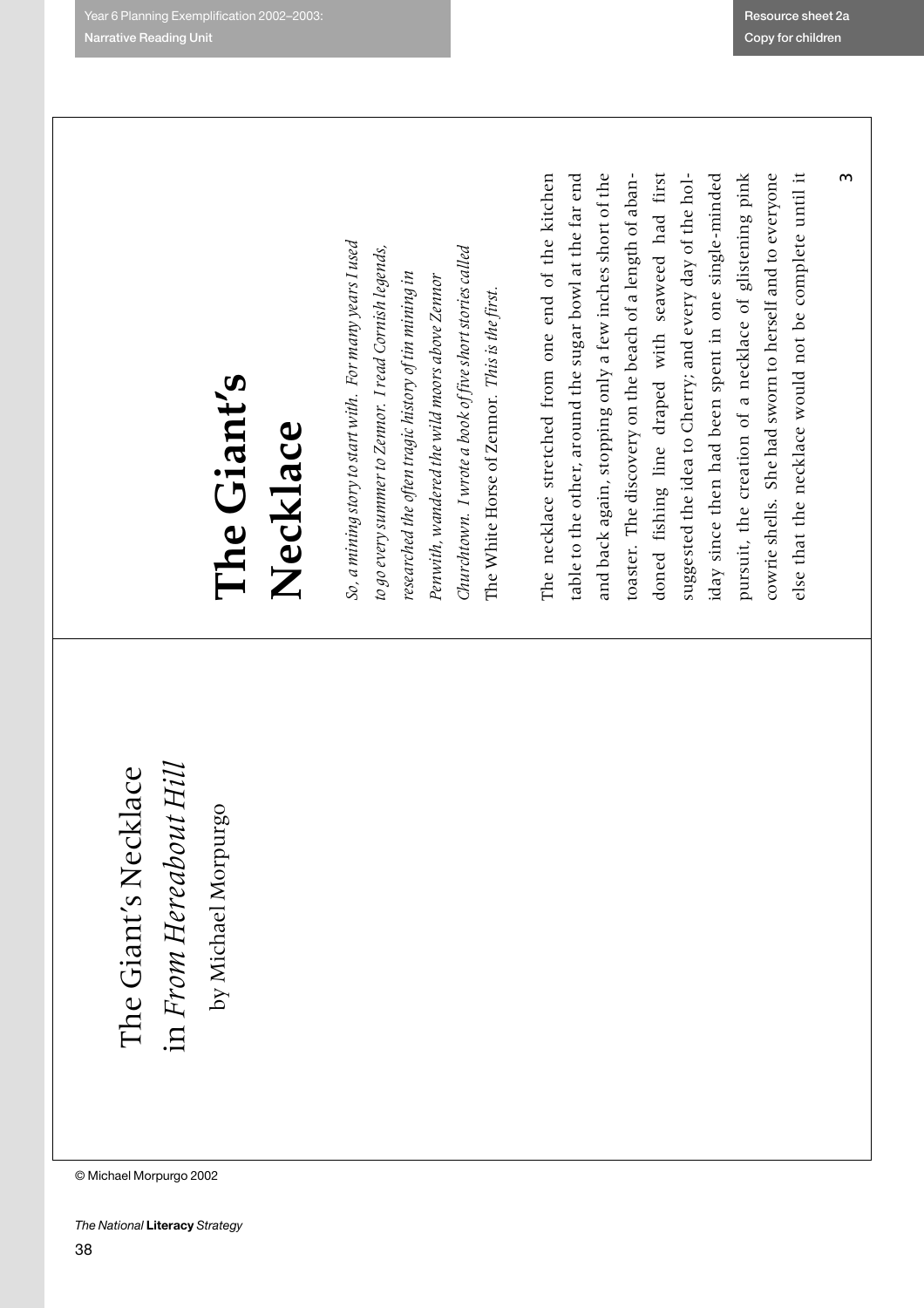reached the toaster; and when Cherry vowed she eached the toaster; and when Cherry vowed she would do something, she invariably did it. would do something, she invariably did it.

the day she was born, eleven years before. She referred to them as 'the four mistakes', for it was a family joke ticular targets were her size, which was diminutive ers, four of them, who had teased her relentlessly since he day she was born, eleven years before. She referred o them as 'the four mistakes', for it was a family joke hat each son had been an attempt to produce a daugher. To their huge delight Cherry reacted passionately to icular targets were her size, which was diminutive compared with theirs, and her dark flashing eyes that they called it. Although the teasing was interminable it. was rarely hurtful, nor was it intended to be, for her Cherry was the youngest in a family of older brothers, four of them, who had teased her relentlessly since ter. To their huge delight Cherry reacted passionately to any slight or insult whether intended or not. Their parcompared with theirs, and her dark flashing eyes that could wither with one scornful look, her 'zapping' look, they called it. Although the teasing was interminable it was rarely hurtful, nor was it intended to be, for her Cherry was the youngest in a family of older broththat each son had been an attempt to produce a daughany slight or insult whether intended or not. Their parcould wither with one scornful look, her 'zapping' look, prothers adored her; and she knew it. brothers adored her; and she knew it.

dressing gown. Breakfast had just been cleared away lace lay flat with the rounded pink of the shells all uppermost. Then she bent down and breathed on each of them in turn, polishing them carefully with a uppermost. Then she bent down and breathed on each  $\sigma$ Cherry was poring over her necklace, still in her dressing gown. Breakfast had just been cleared away and she was alone with her mother. She fingered the shells lightly, turning them gently until the entire neckace lay flat with the rounded pink of the shells all Cherry was poring over her necklace, still in her and she was alone with her mother. She fingered the shells lightly, turning them gently until the entire neckwith in turn, polishing them carefully of them napkin.

'There's still the sea in them,' she said to no one in particular. 'You can still smell it, and I washed them There's still the sea in them,' she said to no one in particular. 'You can still smell it, and I washed them and washed them, you know.' and washed them, you know.

The Giant's Necklace

'You've only got today, Cherry,' said her mother coming over to the table and putting an arm round her. 'Just today, that's all. We're off back home tomorrow morning first thing. Why don't you call it a day, dear? It's long You've been at it every day  $-$  you *must* be tired of it by You've been at it every day – you *must* be tired of it by now. There's no need to go on, you know. We all think now. There's no need to go on, you know. We all think it's a fine necklace and quite long enough. It's long it's a fine necklace and quite long enough. enough surely?' enough surely?'

Cherry shook her head slowly. 'No,' she said. 'Only Cherry shook her head slowly. 'No,' she said. 'Only that little bit left to do and then it'll be finished.' that little bit left to do and then it'll be finished. But they'll take hours to collect, dear,' her mother 'But they'll take hours to collect, dear,' her mother said weakly, recognising and at the same time respectsaid weakly, recognising and at the same time respecting her daughter's persistence. ing her daughter's persistence.

brows furrowing critically as she inspected a flaw in 'Only a few hours,' said Cherry, bending over, her brows furrowing critically as she inspected a flaw in are five thousand, three hundred and twenty-five shells 'Only a few hours,' said Cherry, bending over, her one of her shells, 'that's all it'll take. D'you know, there one of her shells, 'that's all it'll take.  $\rm\,D$ 'you know, there are five thousand, three hundred and twenty-five shells in my necklace already? I counted them, so I know.' in my necklace already? I counted them, so I know.

Isn't that enough, Cherry?' her mother said des-'Isn't that enough, Cherry?' her mother said desperately.

'No,' said Cherry. 'I said I'd reach the toaster, and 'No,' said Cherry. 'I said I'd reach the toaster, and I'm going to reach the toaster.' I'm going to reach the toaster.'

Cherry,' she said. 'If you haven't finished by the time we come away, I'll have to leave you there. We've got Cherry,' she said. 'If you haven't finished by the time "Well, I can't spend all day on the beach today, we come away, I'll have to leave you there. We've got 'Well, I can't spend all day on the beach today, Her mother turned away to continue the drying-up. Her mother turned away to continue the drying-up.

 $\overline{5}$ 

 $\overline{a}$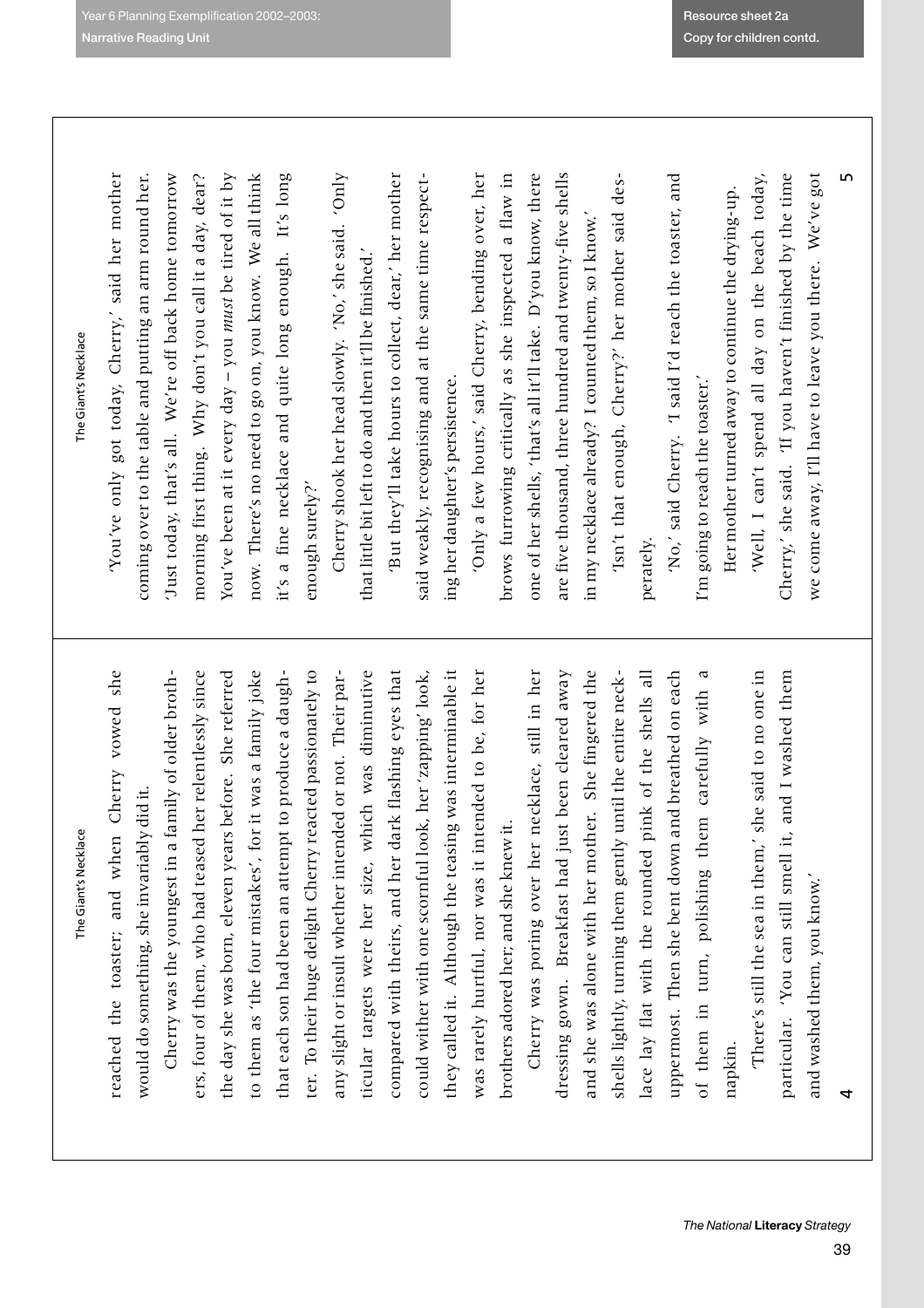to pack up and tidy the house – there'll be no time in o pack up and tidy the house - there'll be no time in the morning.' the morning.

'I'll be all right,' said Cherry, cocking her head on leave me there, Mum, and I'll walk back. It's only a mile or so along the cliff path and half a mile back eave me there, Mum, and I'll walk back. It's only a T'll be all right,' said Cherry, cocking her head on one side to view the necklace from a different angle. There's never been a necklace like this before, not in all the world. I'm sure there hasn't.' And then, 'You can mile or so along the cliff path and half a mile back across the fields. I've done it before on my own. It's not 'There's never been a necklace like this before, not in all the world. I'm sure there hasn't.' And then, 'You can across the fields. I've done it before on my own. It's not one side to view the necklace from a different angle. far.'

rude invasion of the kitchen. Cherry was surrounded There was a thundering on the stairs and a sudden rude invasion of the kitchen. Cherry was surrounded by her four brothers who leant over the table in mock There was a thundering on the stairs and a sudden by her four brothers who leant over the table in mock appreciation of her necklace. appreciation of her necklace.

'Ooh, pretty.' 'Ooh, pretty.' Do they come in other colours? I mean, pink's not 'Do they come in other colours? I mean, pink's not my colour.' my colour.

"Who's it for? An elephant?" ''Who's it for? An elephant?' It's for a giant,' said Cherry. 'It's a giant's necklace, 'It's for a giant,' said Cherry. 'It's a giant's necklace, and it's still not big enough.' and it's still not big enough.'

It was the perfect answer, an answer she knew would send her brothers into fits of laughter. She loved to make them laugh at her and could do it at the drop of a hat. Of course she no more believed in giants than they did, but if it tickled them pink to believe she did, would send her brothers into fits of laughter. She loved It was the perfect answer, an answer she knew to make them laugh at her and could do it at the drop of a hat. Of course she no more believed in giants than they did, but if it tickled them pink to believe she did, then why not pretend? then why not pretend?

## The Giant's Necklace The Giant's Necklace The Giant's Necklace

you're great big, fat, ignorant pigs … ' She hurled She turned on them, fists flailing and chased them back up the stairs, her eyes burning with simulated fury. 'Just 'cos you don't believe in anything 'cept motorbikes and football and all that rubbish, just 'cos you're great big, fat, ignorant pigs ...' She hurled insults up the stairs, and the worse the insult the more insults up the stairs, and the worse the insult the more they loved it. they loved it.

had found and occupied. Every year for as long as Cherry could remember they had rented the same Nest and every year they came to the same beach bracken from the coastal path. It was a long climb read endlessly and he would close his eyes against the had found and occupied. Every year for as long as Cherry could remember they had rented the same granite cottage, set back in the fields below the Eagle's Nest and every year they came to the same beach because no one else did. In two weeks not another soul had ventured down the winding track through the bracken from the coastal path. It was a long climb down and a very much longer one up. The beach itself was almost hidden from the path that ran along the cliff top a hundred feet above. It was private and perfect and theirs. The boys swam in amongst the rocks, diving and snorkelling for hours on end. Her mother and father would sit side by side on stripey deck chairs. She would Boat Cove just below Zennor Head was the beach they Boat Cove just below Zennor Head was the beach they granite cottage, set back in the fields below the Eagle's because no one else did. In two weeks not another soul had ventured down the winding track through the down and a very much longer one up. The beach itself was almost hidden from the path that ran along the cliff top a hundred feet above. It was private and perfect and theirs. The boys swam in amongst the rocks, diving and snorkelling for hours on end. Her mother and father would sit side by side on stripey deck chairs. She would read endlessly and he would close his eyes against the sun and dream for hours on end. sun and dream for hours on end.

the rocks to a narrow strip of sand in the cove beyond Cherry moved away from them and clambered over the rocks to a narrow strip of sand in the cove beyond Cherry moved away from them and clambered over

 $\overline{2}$ 

*The National* **Literacy** *Strategy*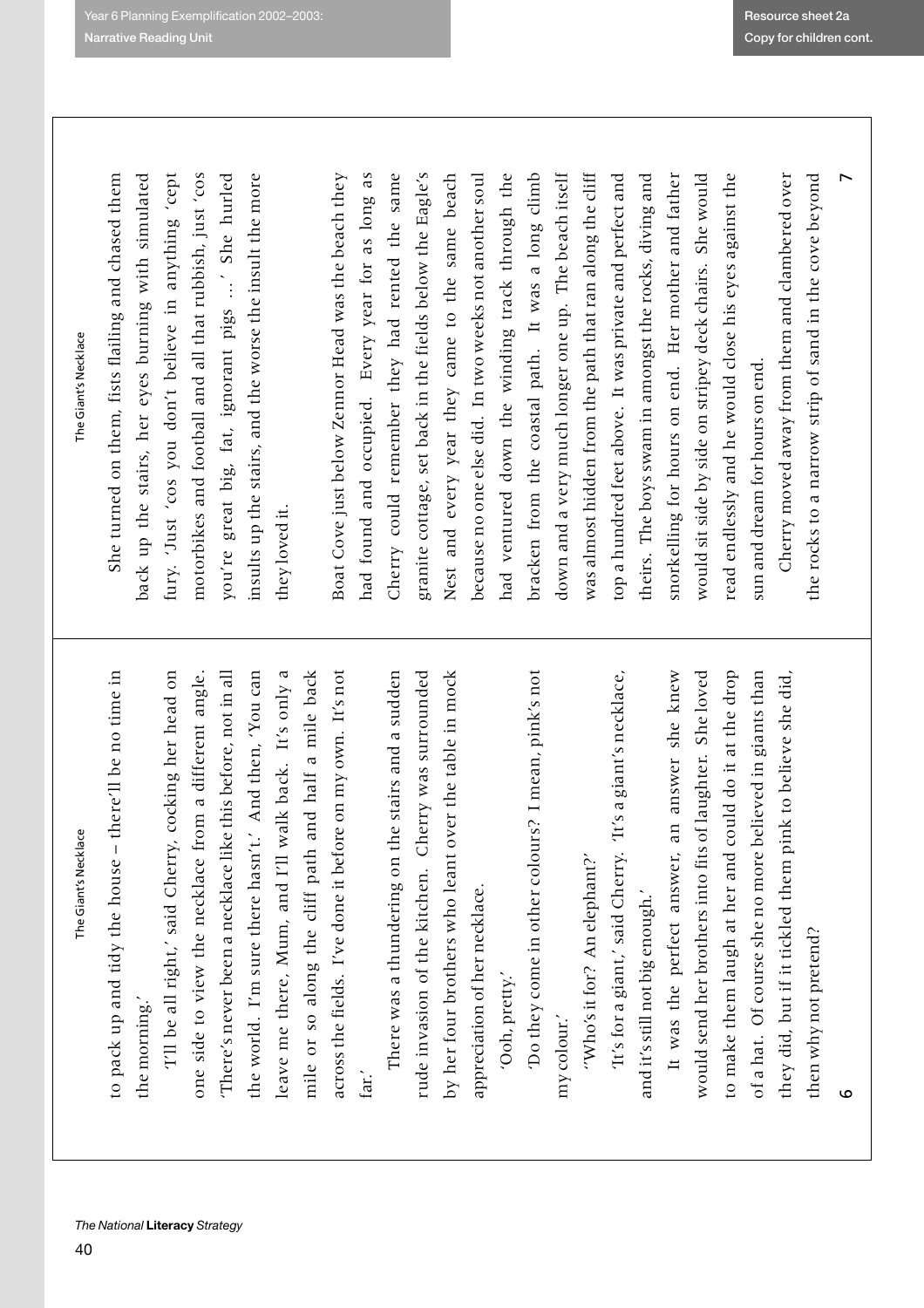shells. In the gritty sand under the cliff face she had pink cowrie shells of a uniform length, colour and beach, emerging from the sea all goggled and flippered soon tired and went away again. She knew time was enough shells to complete the giant's necklace, and it beach, emerging from the sea all goggled and flippered This was her very last chance to find he rocks, and here it was that she mined for the cowrie In the gritty sand under the cliff face she had ound a particularly rich deposit. She was looking for oink cowrie shells of a uniform length, colour and hape - that was what took the time. Occasionally the boys would swim around the rocks and in to her little o mock her. But as she paid them little attention they oon tired and went away again. She knew time was enough shells to complete the giant's necklace, and it the rocks, and here it was that she mined for the cowrie found a particularly rich deposit. She was looking for shape – that was what took the time. Occasionally the boys would swim around the rocks and in to her little to mock her. But as she paid them little attention they running short. This was her very last chance to find unning short. had to be done. had to be done. hells.

The sea was calmer that day than she had ever seen The heat beat down from a windless, cloudless sky; even the gulls and kittiwakes seemed to be silenced by The sea was calmer that day than she had ever seen even the gulls and kittiwakes seemed to be silenced by he sun. Cherry searched on, stopping only for a picnic unch of pasties and tomatoes with the family before the sun. Cherry searched on, stopping only for a picnic lunch of pasties and tomatoes with the family before it. The heat beat down from a windless, cloudless sky; returning at once her shells. returning at once her shells.  $\pm$ 

In the end the heat proved too much for her mother and father, who left the beach earlier than instructions to keep her hat on, not to bathe alone In the end the heat proved too much for her mother and father, who left the beach earlier than usual in mid-afternoon to begin to tidy up the cottage. The boys soon followed because they had tired of findng miniature crabs and seaweed instead of the sunken wrecks and treasure they had been seeking. So, by teaime Cherry was left on her own on the beach with strict instructions to keep her hat on, not to bathe alone ing miniature crabs and seaweed instead of the sunken time Cherry was left on her own on the beach with strict usual in mid-afternoon to begin to tidy up the cottage. The boys soon followed because they had tired of findwrecks and treasure they had been seeking. So, by tea-

#### The Giant's Necklace

and to be back well before dark. She had calculated she needed one hundred and fifty more cowrie shells and so far had only found eighty. She would be back, she insisted, when she had finished collecting enough shells and not before. shells and not before.

the shells through her fingers, she would have noticed She would have noticed the white horses gathering out rocks between her and Boat Cove. When the clouds cut off the warmth from the sun as evening came on and the sea turned grey, she shivered with cold and put on her sweater and jeans. She did look up then and saw the angry sea, but she saw no threat in that down on her knees again and dug feverishly in the Had she not been so immersed in her search, sifting the shells through her fingers, she would have noticed at sea and the tide moving remorselessly in to cover the rocks between her and Boat Cove. When the clouds cut off the warmth from the sun as evening came on and the sea turned grey, she shivered with cold and on her sweater and jeans. She did look up then and saw the angry sea, but she saw no threat in that She was aware that time was running out so she went Had she not been so immersed in her search, sifting the dark grey bank of cloud rolling in from the Atlantic. She would have noticed the white horses gathering out at sea and the tide moving remorselessly in to cover the and did not look back over her shoulder to Boat Cove. She was aware that time was running out so she went down on her knees again and dug feverishly in the the dark grey bank of cloud rolling in from the Atlantic. and did not look back over her shoulder to Boat Cove. sand. She had to collect thirty more shells. sand. She had to collect thirty more shells. put

reach Boat Cove again and the winding track that She It was the baleful sound of the foghorn somewhere out at sea beyond Gunnards Head that at last forced looked for the rocks she would have to clamber over to reach Boat Cove again and the winding track that would take her up to the cliff path and safety, but they were gone. Where they should have been, the sea was It was the baleful sound of the foghorn somewhere out at sea beyond Gunnards Head that at last forced Cherry to take some account of the incoming tide. She looked for the rocks she would have to clamber over to would take her up to the cliff path and safety, but they were gone. Where they should have been, the sea was Cherry to take some account of the incoming tide.

თ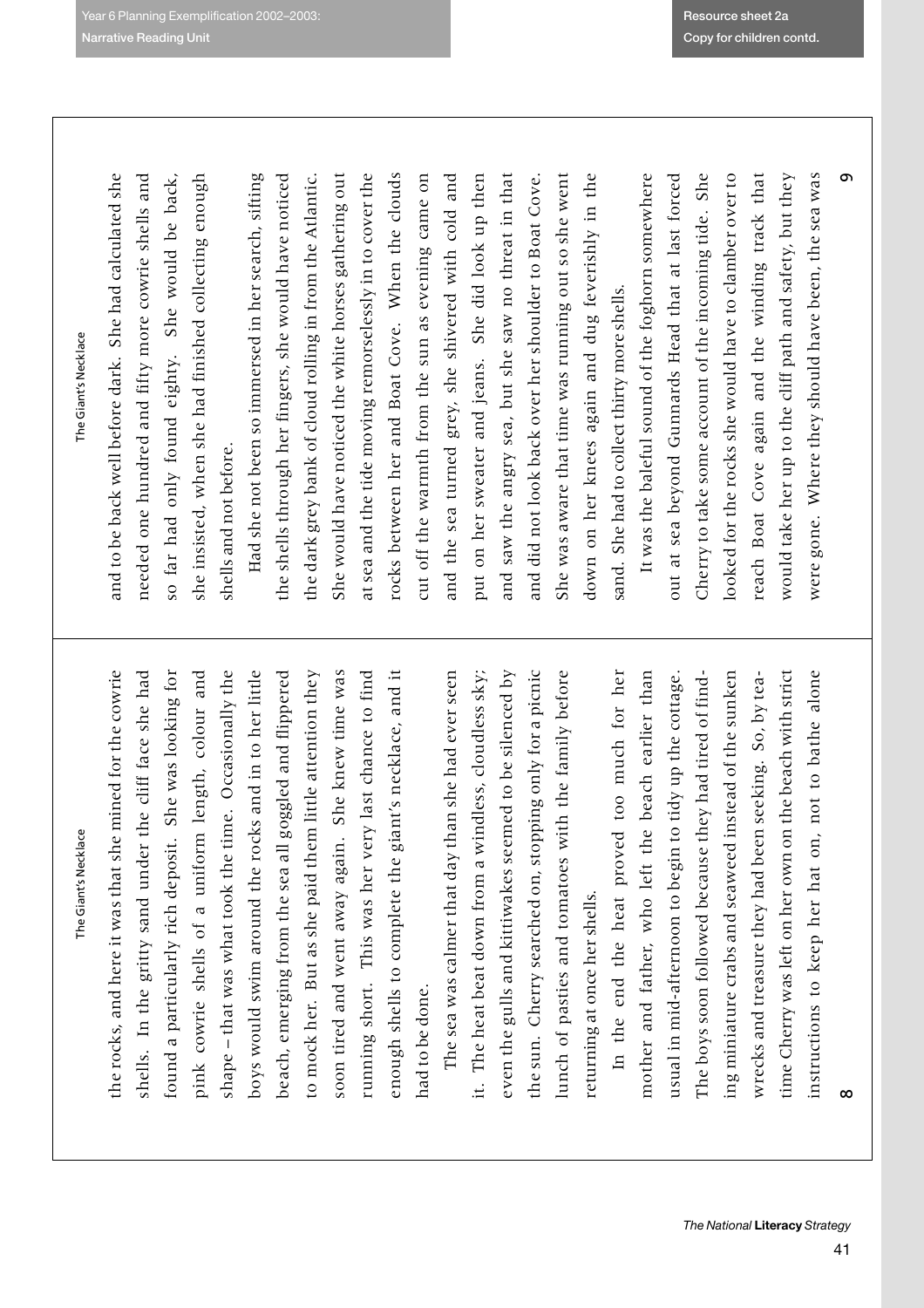42

already driving in against the cliff face. She was cut off. In a confusion of wonder and fear she looked out to sea at the heaving ocean that moved in towards her, seeing liready driving in against the cliff face. She was cut off. in a confusion of wonder and fear she looked out to sea at the heaving ocean that moved in towards her, seeing it now as a writhing grey monster breathing its fury on it now as a writhing grey monster breathing its fury on the rocks with every pounding wave. the rocks with every pounding wave.

*The National* **Literacy** *Strategy*

them inside her towel she tucked them into her rocks. If she timed it right, she reasoned, she could retreated. She reached the first of the rocks without out. Holding fast to the first rock she came to and with incoming wave to break and retreat. The wave was around her. She knew her moment had come and took the first of the giant storm waves that had gathered several hundred miles out in the Atlantic, bringing with them inside her towel she tucked them into her scramble back over them and into the Cove as the surf ncoming wave to break and retreat. The wave was unexpectedly impotent and fell limply on the rocks around her. She knew her moment had come and took it. She was not to know that piling up far out at sea was Still Cherry did not forget her shells, but wrapping weater and waded out through the surf towards the ocks. If she timed it right, she reasoned, she could retreated. She reached the first of the rocks without oo much difficulty; the sea here seemed to be proected from the force of the ocean by the rocks further out. Holding fast to the first rock she came to and with the sea up around her waist, she waited for the next the first of the giant storm waves that had gathered several hundred miles out in the Atlantic, bringing with Still Cherry did not forget her shells, but wrapping sweater and waded out through the surf towards the scramble back over them and into the Cove as the surf tected from the force of the ocean by the rocks further the sea up around her waist, she waited for the next unexpectedly impotent and fell limply on the rocks it. She was not to know that piling up far out at sea was too much difficulty; the sea here seemed to be proit all the momentum and violence of the deep ocean. it all the momentum and violence of the deep ocean.

once Cherry slipped down into seething white rock pools where she had played so often when the tide was The rocks were slippery underfoot and more than once Cherry slipped down into seething white rock out. But she struggled on until, finally, she had climbed The rocks were slippery underfoot and more than pools where she had played so often when the tide was out. But she struggled on until, finally, she had climbed

The Giant's Necklace The Giant's Necklace The Giant's Necklace

and anticipation. She knew that the worst was over, that if the sea would only hold back she would reach high enough to be able to see the thin strip of sand that was all that was left of Boat Cove. It was only a few yards away, so close. Until now she had been crying involuntarily; but now, as she recognised the little path that if the sea would only hold back she would reach up through the bracken, her heart was lifted with hope up through the bracken, her heart was lifted with hope and anticipation. She knew that the worst was over, the sanctuary of the Cove. the sanctuary of the Cove.

away the next wave was, just to reassure herself that she had enough time. But the great surge of green she had enough time. But the great surge of green She turned and looked behind her to see how far She turned and looked behind her to see how far away the next wave was, just to reassure herself that water was on her before she could register either disappointment or fear. She was hurled back against the appointment or fear. She was hurled back against the water was on her before she could register either disrock below her and covered at once by the sea. rock below her and covered at once by the sea.

chest and hoped she had enough of them at last to She was conscious as she went down that she was chest and hoped she had enough of them at last to finish the giant's necklace. Those were her last thoughts She was conscious as she went down that she was drowning, but she still clutched her shells against her drowning, but she still clutched her shells against her finish the giant's necklace. Those were her last thoughts before the sea took her away. before the sea took her away.

saw that it was night. The sky above her was dashed Cherry lay on her side where the tide had lifted her and coughed until her lungs were clear. She woke as the sea came in once again and frothed around her legs. She Cherry lay on her side where the tide had lifted her and coughed until her lungs were clear. She woke as the sea came in once again and frothed around her legs. She rolled on her back, feeling the salt spray on her face and rolled on her back, feeling the salt spray on her face and saw that it was night. The sky above her was dashed with stars and the moon rode through the clouds. with stars and the moon rode through the clouds.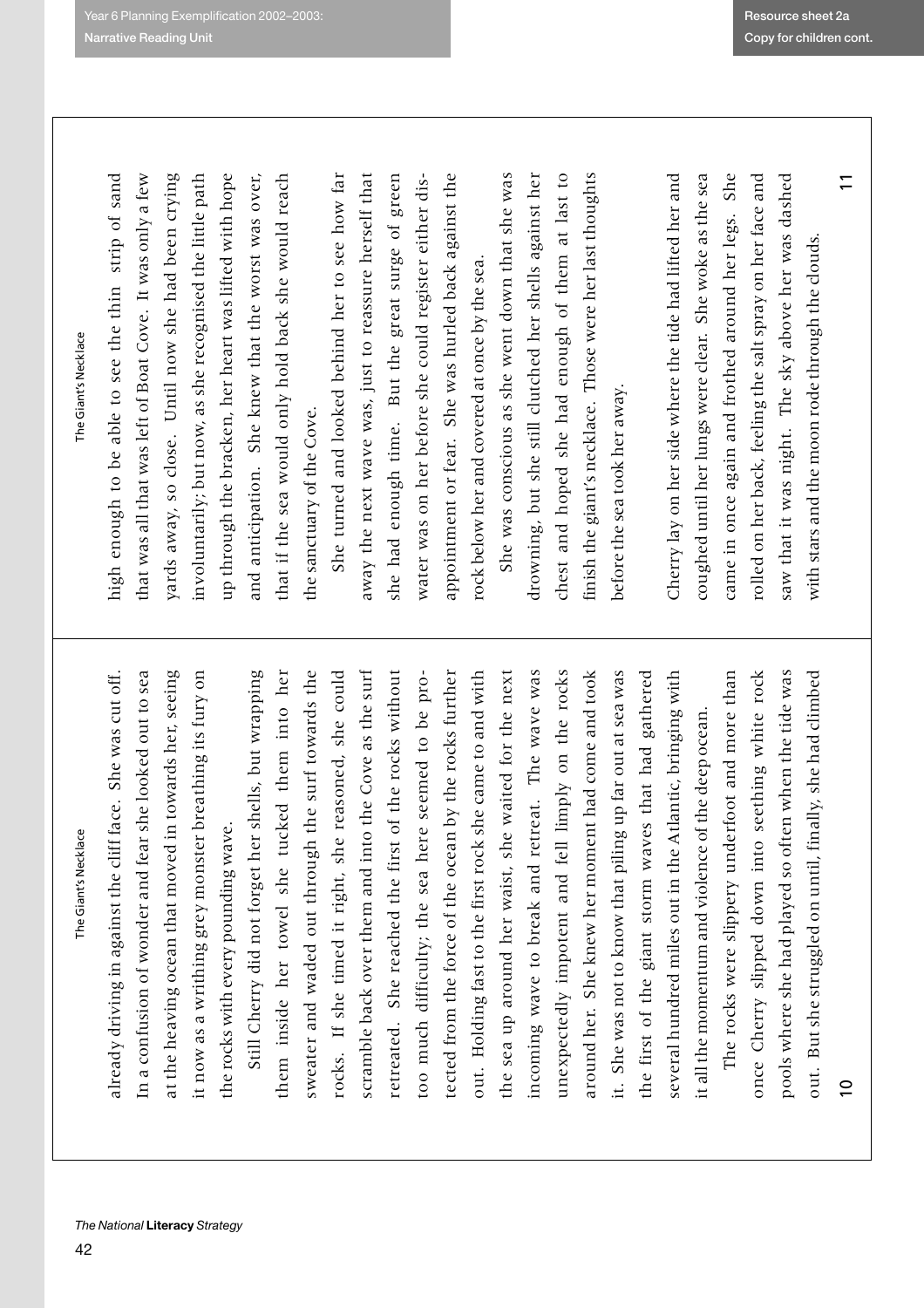precious shells close to her. Instinctively she backed ing dismay she saw that she had been thrown back on She scrambled to her feet, one hand still holding her precious shells close to her. Instinctively she backed away from the sea and looked around her. With growng dismay she saw that she had been thrown back on he wrong side of the rocks, that she was not in Boat Cove. The tide had left only a few feet of sand and rock There was no way back She scrambled to her feet, one hand still holding her the wrong side of the rocks, that she was not in Boat Cove. The tide had left only a few feet of sand and rock between her and the cliff face. There was no way back away from the sea and looked around her. With growbetween her and the cliff face. hrough the sea to safety. through the sea to safety.

now would be her last hope, for she remembered that again and this time she might not be so fortunate. But more deliberately now, wondering why she had not first attempt to escape and it had very nearly cost her her life. She would wait this time until the sea forced her up the cliff. Perhaps the tide would not come in that far. Perhaps they would be looking for her by now. It was dark. Surely they would be searching. Surely they must find her soon. After all, they knew where he cold seemed to have calmed her and she reasoned ner life. She would wait this time until the sea forced She turned round to face the cliff that she realised how would be her last hope, for she remembered that his little beach vanished completely at high tide. If she ttayed where she was she would surely be swept away again and this time she might not be so fortunate. But more deliberately now, wondering why she had not ried climbing the cliff before. She had hurried into her first attempt to escape and it had very nearly cost her her up the cliff. Perhaps the tide would not come in hat far. Perhaps they would be looking for her by now. It was dark. Surely they would be searching. Surely they must find her soon. After all, they knew where She turned round to face the cliff that she realised this little beach vanished completely at high tide. If she stayed where she was she would surely be swept away the cold seemed to have calmed her and she reasoned tried climbing the cliff before. She had hurried into her she was. Yes, she thought, best just to wait and hope. she was. Yes, she thought, best just to wait and hope.

She settled down on a ledge of rock that was the first step up on the cliff face, drew her knees up to her chin to keep out the chill, and waited. She watched first step up on the cliff face, drew her knees up to She settled down on a ledge of rock that was the her chin to keep out the chill, and waited. She watched

#### The Giant's Necklace

But her prayers went unanswered and the sea came in to cover the beach. Once or twice she thought she called out no one came. She continued to shout for help every few minutes, forgetting it was futile against the continuous roar and hiss of the waves. A pair of tigate her and she called to them for help, but they did not seem to understand and wheeled away into the as the sea crept every closer, each wave lashing her with spray and eating away gradually at the beach. She closed her eyes and prayed, hoping against hope that when she opened them the sea would be retreating. But her prayers went unanswered and the sea came in heard voices above her on the cliff path, but when she called out no one came. She continued to shout for the continuous roar and hiss of the waves. A pair of to cover the beach. Once or twice she thought she heard voices above her on the cliff path, but when she help every few minutes, forgetting it was futile against raucous white gulls flew down from the cliffs to invesigate her and she called to them for help, but they did not seem to understand and wheeled away into the raucous white gulls flew down from the cliffs to invesnight.

threatened to dislodge her and then reluctantly she began her climb. She would go as far as she needed to and no further. She had scanned the first few feet above for footholds and it did look quite a simple climb numbed with cold and her legs began to tremble with the strain almost at once. She could see that the ledge she had now reached was the last deep one visible on her freedom of movement so she decided she would leave them there. Wrapped tight in the towel they Cherry stayed sitting on her rock until the waves began her climb. She would go as far as she needed to and no further. She had scanned the first few feet above for footholds and it did look quite a simple climb to begin with, and so it proved. But her hands were numbed with cold and her legs began to tremble with the strain almost at once. She could see that the ledge the cliff face. The shells in her sweater were restricting her freedom of movement so she decided she would Cherry stayed sitting on her rock until the waves threatened to dislodge her and then reluctantly she to begin with, and so it proved. But her hands were she had now reached was the last deep one visible on the cliff face. The shells in her sweater were restricting leave them there. Wrapped tight in the towel they

 $\tilde{1}$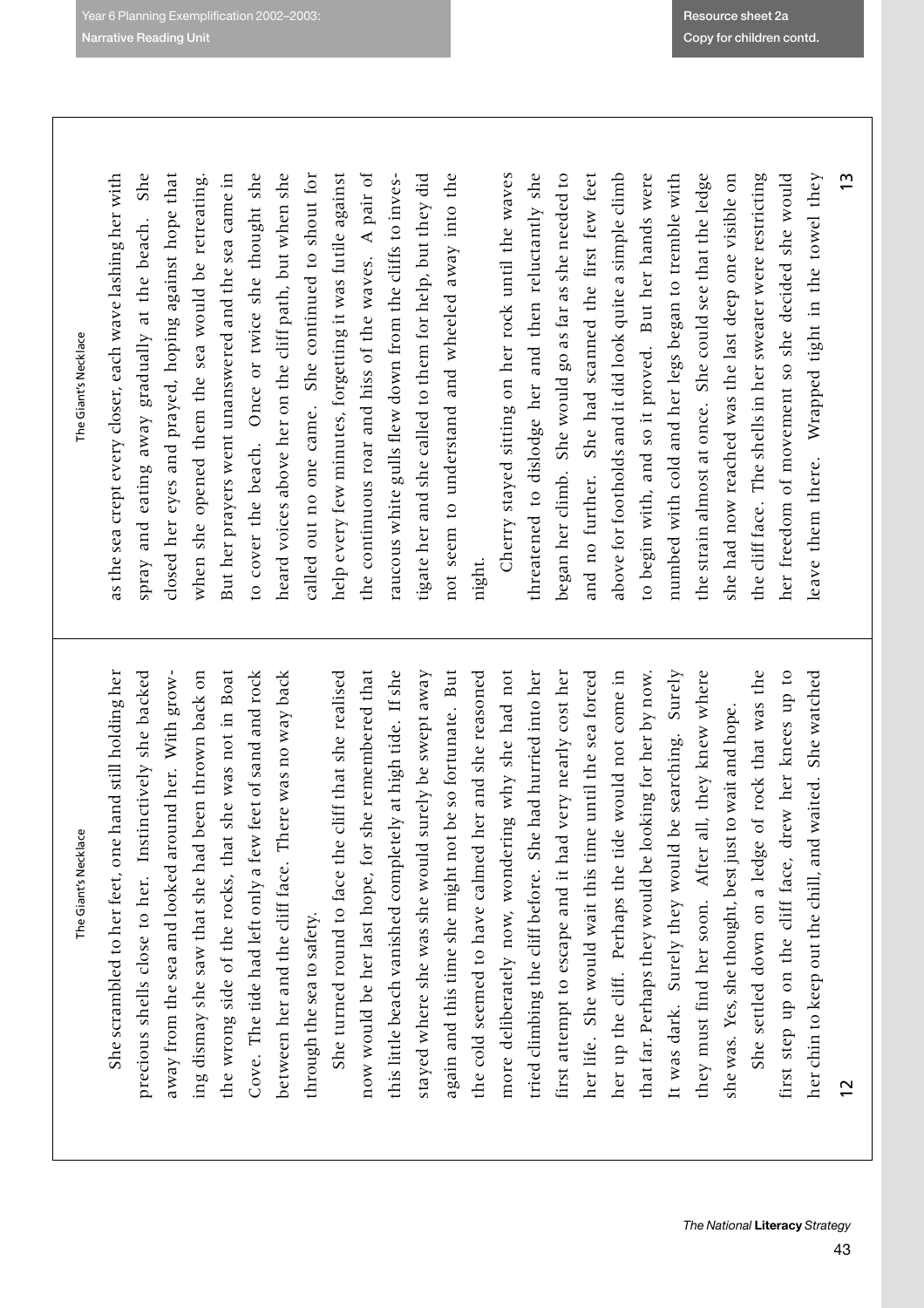on the ledge beside her, pushing it in as far as it would go. 'I'll be back for you,' she said, and reached up for against the cliff as if it wanted to suck her from the rock face and claim her once again. Cherry determined would be quite safe. She took the soaking bundle out of ner sweater and placed it carefully against the rock face on the ledge beside her, pushing it in as far as it would go. TIl be back for you,' she said, and reached up for the next lip of rock. Just below her the sea crashed against the cliff as if it wanted to suck her from the would be quite safe. She took the soaking bundle out of her sweater and placed it carefully against the rock face the next lip of rock. Just below her the sea crashed rock face and claim her once again. Cherry determined not to look down but to concentrate on the climb. not to look down but to concentrate on the climb.

weak from the effort of it. But although no answering the cliff, until she reached the entrance to a narrow cave. It was filled with a flickering yellow light like that into the mouth of the cave and sat down exhausted, had defied the sea and won! Her one regret was that She she had had to leave her cowrie shells behind. She would fetch them tomorrow after the tide had gone from a torch. She shouted and screamed until she was hope Cherry found enough strength to inch her way up gone At first, she imagined that the glow above her was weak from the effort of it. But although no answering call came from the night, the light remained pale and beckoning, wider than that of a torch. With renewed the cliff, until she reached the entrance to a narrow cave. It was filled with a flickering yellow light like that of a candle shaken by the wind. She hauled herself up ooking back down at the furious sea frothing beneath her. She laughed aloud in triumph. She was safe! She had defied the sea and won! Her one regret was that At first, she imagined that the glow above her was from a torch. She shouted and screamed until she was call came from the night, the light remained pale and beckoning, wider than that of a torch. With renewed hope Cherry found enough strength to inch her way up of a candle shaken by the wind. She hauled herself up nto the mouth of the cave and sat down exhausted, looking back down at the furious sea frothing beneath her. She laughed aloud in triumph. She was safe! She she had had to leave her cowrie shells behind. would fetch them tomorrow after the tide had down again. down again.

For the first time now she began to think of her family and how worried they would be, but the For the first time now she began to think of her family and how worried they would be, but the

The Giant's Necklace The Giant's Necklace The Giant's Necklace

thought of walking in through the front door all drip- ping and dramatic made her almost choke with excitement.<br>excitement. As she reached forward to brush a sharp stone from

nised exactly where she was. She recalled now the being fed by a tiny rock pipit earlier in the holidays, when she had finally usurped them and made her gers over the stones and cement to make sure, for the escape across the rocks, she had found the cuckoo the sole of her foot, Cherry noticed that the narrow the sole of her foot, Cherry noticed that the narrow gers over the stones and cement to make sure, for the nised exactly where she was. She recalled now the giant fledgling cuckoo one of her brothers had spotted giant fledgling cuckoo one of her brothers had spotted being fed by a tiny rock pipit earlier in the holidays, how they had quarrelled over the binoculars and how, when she had finally usurped them and made her escape across the rocks, she had found the cuckoo perched at the entrance to a narrow cave some way up perched at the entrance to a narrow cave some way up entrance to the cave was half sealed in. She ran her finentrance to the cave was half sealed in. She ran her finlight was poor. It was at that moment that she recoglight was poor. It was at that moment that she recoghow they had quarrelled over the binoculars and how, the cliff face from the beach. the cliff face from the beach.

She had asked about the man-made walling, and Zennor. This one, he said, might have been the mine they called Wheel North Grylls, and he thought the entering the mine in a storm. It was said there had been an accident in the mine only a few years after it mine had had to close soon after when the mine her father had told her of the old tin mines whose lodes and adits criss-crossed the entire coastal area around Zennor. This one, he said, might have been the mine adit must have been walled up to prevent the seas from entering the mine in a storm. It was said there had been an accident in the mine only a few years after it was opened over a hundred years before, and that the mine had had to close soon after when the mine She had asked about the man-made walling, and her father had told her of the old tin mines whose lodes and adits criss-crossed the entire coastal area around they called Wheel North Grylls, and he thought the adit must have been walled up to prevent the seas from was opened over a hundred years before, and that the

15

 $\overline{4}$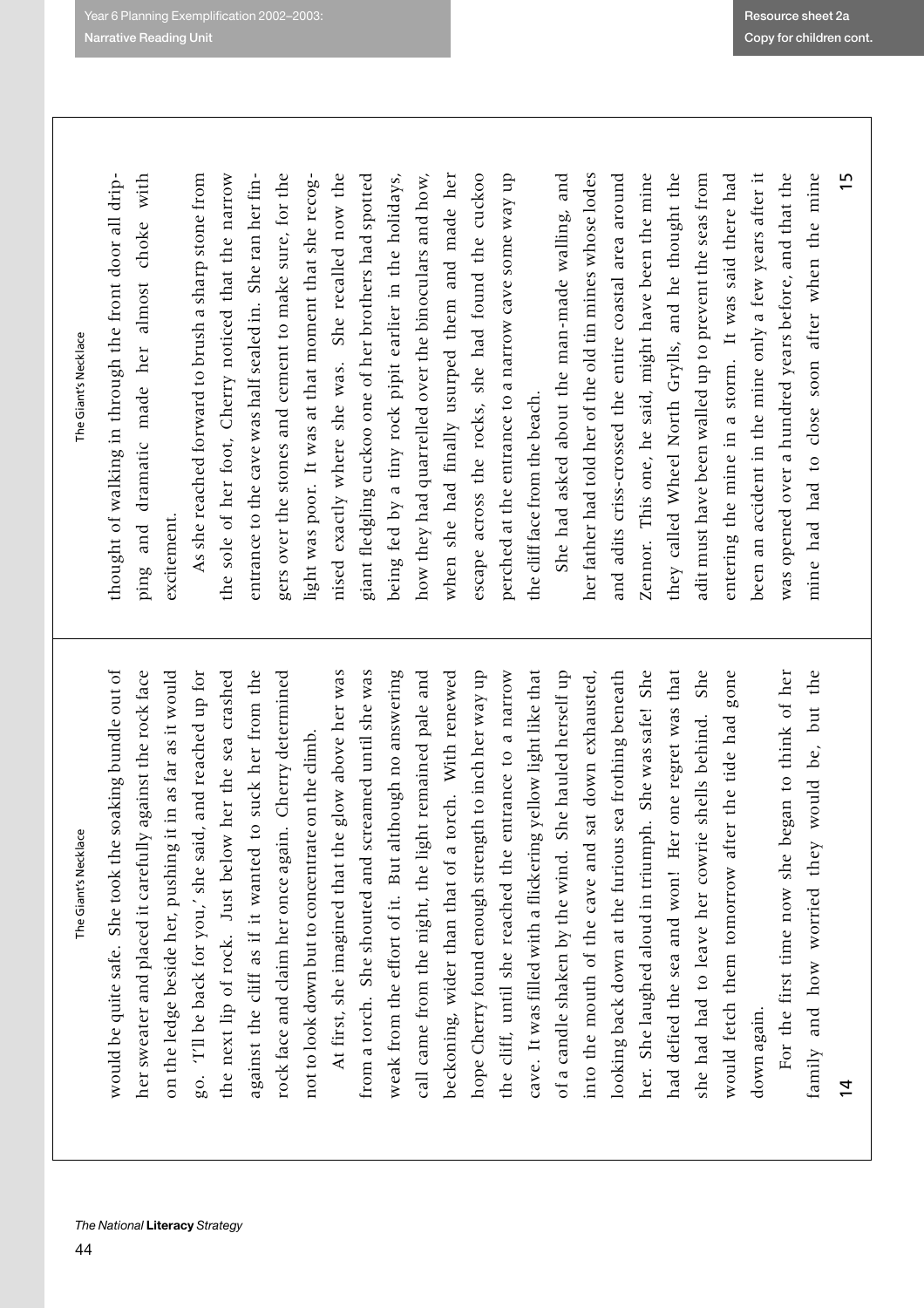owners ran out of money to make the necessary repairs. The entire story came back to her now, and ling alive. Tin mines, she thought, lead to the surface, and the way home. That thought and her natural inquisitiveness about the source of light persuaded her and the way home. That thought and her natural out of money to make the necessary The entire story came back to her now, and the wondered where the cuckoo was and whether the ock pipit had died with the effort of keeping the fledgnquisitiveness about the source of light persuaded her she wondered where the cuckoo was and whether the ing alive. Tin mines, she thought, lead to the surface, rock pipit had died with the effort of keeping the fledgto her feet and into the tunnel. to her feet and into the tunnel. wners ran epairs.

The adit became narrower and lower as she crept knees, sometimes flat on her stomach. Although she blood was coming to her head and her weight was heavy on her hands. Then, quite suddenly, she found the ground levelling out and saw a large tunnel ahead turn, for one way the tunnel was black, and the other Anyone there?' She paused to listen for the reply; but all she could hear now was the muffled roar of the sea plood was coming to her head and her weight was orward, so that she had to go down on her hands and knees, sometimes flat on her stomach. Although she was out of the wind now, it seemed colder. She felt she was moving downwards for a minute or two, for the neavy on her hands. Then, quite suddenly, she found he ground levelling out and saw a large tunnel ahead of her. There was no doubt as to which way she should turn, for one way the tunnel was black, and the other way was lighted with candles that lined the lode wall as ar as she could see. She called out, 'Anyone there? Anyone there?' She paused to listen for the reply; but all she could hear now was the muffled roar of the sea The adit became narrower and lower as she crept forward, so that she had to go down on her hands and was out of the wind now, it seemed colder. She felt she was moving downwards for a minute or two, for the of her. There was no doubt as to which way she should way was lighted with candles that lined the lode wall as far as she could see. She called out, 'Anyone there? and the continuous echoing of dripping water. and the continuous echoing of dripping water.

walk upright again, but her feet hurt against the stone The tunnel widened now and she found she could walk upright again, but her feet hurt against the stone and so she moved slowly, feeling her way gently with The tunnel widened now and she found she could and so she moved slowly, feeling her way gently with

#### The Giant's Necklace

metallic as she moved up the tunnel. She could hear the vast cave she knew she had happened upon a each foot. She had gone only a short distance when she heard the tapping for the first time, distinct and rhyth- mic, a sound that was instantly recognisable as hammering. It became sharper and noticeably more the distant murmur of voices and the sound of falling stone. Even before she came out of the tunnel and into  $\sigma$ metallic as she moved up the tunnel. She could hear the distant murmur of voices and the sound of falling stone. Even before she came out of the tunnel and into the vast cave she knew she had happened upon working mine. working mine.

The cave was dark in all but one corner and here she could see two men bending to their work, their face closely whilst the other swung his hammer with controlled power, pausing only to spit on his hands from time to time. They wore round hats with turned up brims that served also as candlesticks, for a lighted candle was fixed to each, the light dancing with the she could see two men bending to their work, their face closely whilst the other swung his hammer with controlled power, pausing only to spit on his hands The cave was dark in all but one corner and here backs towards her. One of them was inspecting the rock backs towards her. One of them was inspecting the rock from time to time. They wore round hats with turned up brims that served also as candlesticks, for a lighted candle was fixed to each, the light dancing with the shadows along the cave walls as they worked. shadows along the cave walls as they worked.

Cherry watched for some moments until she made surface, but a certain shyness overcame her and she She was in the shadows and they still could not see Cherry watched for some moments until she made up her mind what to do. She longed to rush up to them and tell of her escape and to ask them to take her to the surface, but a certain shyness overcame her and she up her mind what to do. She longed to rush up to them and tell of her escape and to ask them to take her to the held back. Her chance to interrupt came when they sat held back. Her chance to interrupt came when they sat down against the rock face and opened their canteens. She was in the shadows and they still could not see down against the rock face and opened their canteens. her.

 $\frac{1}{2}$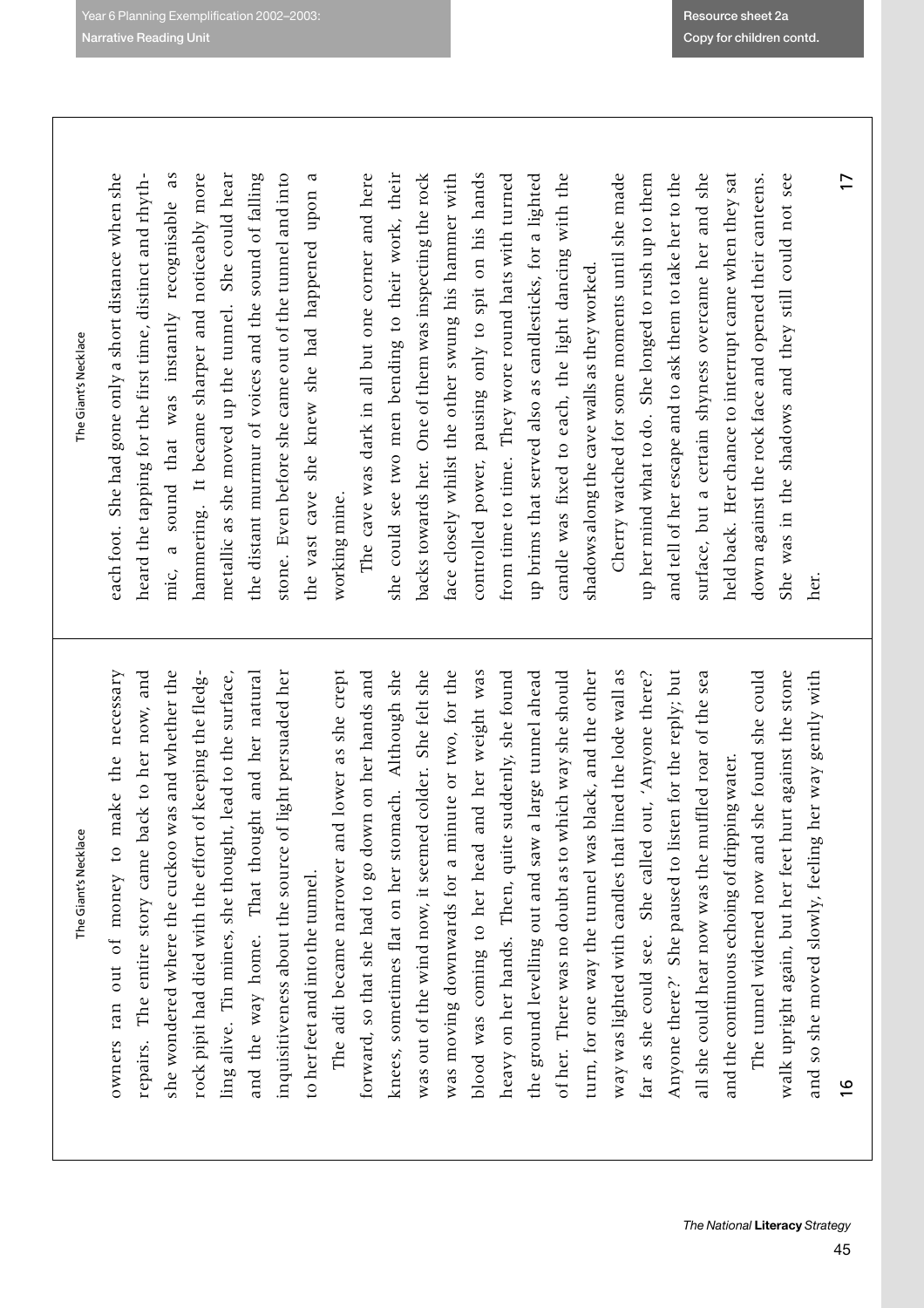46

Tea looks cold again,' one of them said gruffly. "Tis 'Tea looks cold again,' one of them said gruffly. ''Tis always cold. I'm sure she makes it wi' cold water.' always cold. I'm sure she makes it wi' cold water.

*The National* **Literacy** *Strategy*

younger voice, Cherry felt. 'She does her best. She's younger voice, Cherry felt. 'She does her best. She's five little ones to look after and precious little to do it ive little ones to look after and precious little to do it on. She does her best. You mustn't keep on at her so. It Oh stop your moaning, Father,' said the other, a 'Oh stop your moaning, Father,' said the other, a on. She does her best. You mustn't keep on at her so. It upsets her. She does her best.' upsets her. She does her best.

stop me moaning at her. If we didn't moan at each other, lad, we'd have precious little else to talk about, and that's a fact. She expects it of me, lad, and I expects So she does, lad, so she does. And so for that matter do I, but that don't stop her moaning at me and it'll not stop me moaning at her. If we didn't moan at each other, lad, we'd have precious little else to talk about, and that's a fact. She expects it of me, lad, and I expects 'So she does, lad, so she does. And so for that matter do I, but that don't stop her moaning at me and it'll not it of her.' it of her.

'Excuse me,' Cherry said tentatively. She felt she them slowly. 'Excuse me, but I've got a bit lost. I climbed the cliff, you see, 'cos I was cut off from the Cove. I was trying to get back, but I couldn't and I saw this light and so I climbed up. I want to get home and I aad eavesdropped for long enough. She approached 'Excuse me,' Cherry said tentatively. She felt she hem slowly. 'Excuse me, but I've got a bit lost. I dimbed the cliff, you see, 'cos I was cut off from the Cove. I was trying to get back, but I couldn't and I saw had eavesdropped for long enough. She approached this light and so I climbed up. I want to get home and I wondered if you could help me get to the top?  $\hspace{-.08in}^2$ wondered if you could help me get to the top?'

'Top?' said the older one, peering into the dark. 'Top?' said the older one, peering into the dark. 'Come closer, lad, where we can see you.' Come closer, lad, where we can see you.'

'She's not a lad, Father. Are you blind? Can you not see 'tis a filly. 'Tis a young filly, all wet through and beckoning Cherry in. 'Don't be afeared, little girl, from the sea. Come,' the young man said, standing up She's not a lad, Father. Are you blind? Can you not see 'tis a filly. 'Tis a young filly, all wet through and beckoning Cherry in. 'Don't be afeared, little girl, from the sea. Come,' the young man said, standing up

The Giant's Necklace

but heavier and rougher in tone, more old-fashioned we shan't harm you. Come on, you can have some of<br>my tea if you like.'<br>They spoke their words in a manner Cherry had<br>never heard before. It was not the usual Cornish burr, but heavier and rougher in tone, more old-fashioned

ago,' she said nervously. 'That's what I was told, But I thought the mine was closed a hundred years 'But I thought the mine was closed a hundred years "That's what I was told, ago,' she said nervously. anyway.'

somehow. There were so many questions in her mind.

somehow. There were so many questions in her mind.

Cherry could see more clearly now under his candle. urally so, she thought, and his lips and mouth seemed 'Well, you was told wrong,' said the old man, whom 'Well, you was told wrong,' said the old man, whom Cherry could see more clearly now under his candle. His eyes were white and set far back in his head, unnaturally so, she thought, and his lips and mouth seemed His eyes were white and set far back in his head, unnata vivid red in the candlelight. a vivid red in the candlelight.

sand tons of tin last year and nine thousand of copper under the ocean, halfway to 'Merica afore we close 'Closed, closed indeed, does it look closed to you? oms below the sea this mine goes. We'll dig right out D'you think we're digging for worms? Over four thousand tons of tin last year and nine thousand of copper ore, and you ask is the mine closed? Over twenty fathoms below the sea this mine goes. We'll dig right out under the ocean, halfway to 'Merica afore we close 'Closed, closed indeed, does it look closed to you? D'you think we're digging for worms? Over four thouore, and you ask is the mine closed? Over twenty fathdown this mine.' down this mine.'

He spoke passionately now, almost angrily, so that He spoke passionately now, almost angrily, so that Cherry felt she had offended him. Cherry felt she had offended him.

'Hush, Father,' said the young man taking off his jacket and wrapping it round Cherry's shoulders. 'She 'Hush, Father,' said the young man taking off his jacket and wrapping it round Cherry's shoulders. 'She doesn't want to hear all about that. She's cold and wet. doesn't want to hear all about that. She's cold and wet.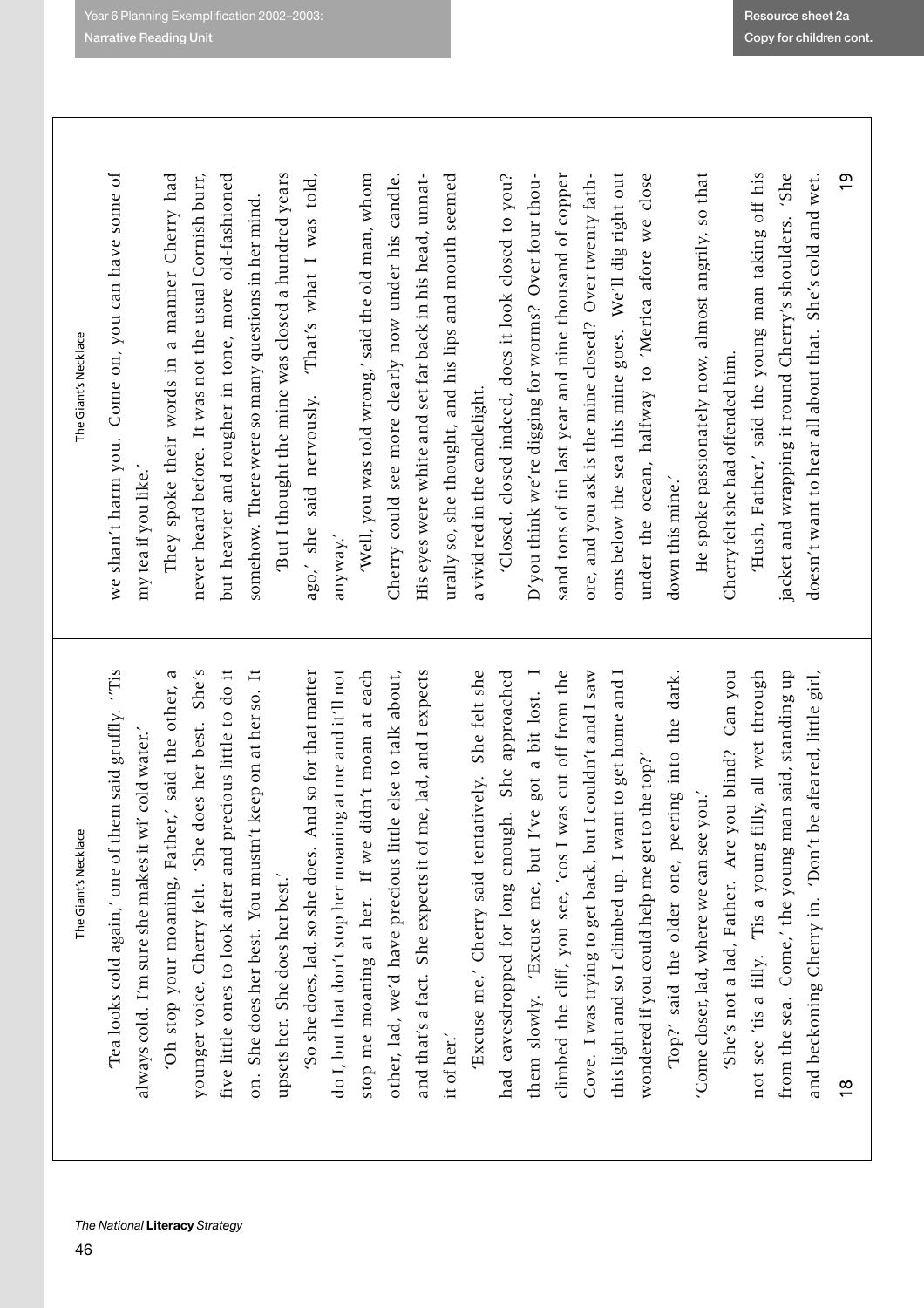Can't you see? Now let's make a little fire to warm her hrough. She's shivered right through to her bones. You Can't you see? Now let's make a little fire to warm her through. She's shivered right through to her bones. You can see she is.' can see she is.'

'They all are,' said the old tinner pulling himself to dark. 'I'll fetch the wood,' he muttered, and then They all are,' said the old tinner pulling himself to his feet. "They all are.' And he shuffled past her into the dark. Tll fetch the wood,' he muttered, and then his feet. 'They all are.' And he shuffled past her into the added, 'for all the good it'll do.' added, 'for all the good it'll do.'

'What does he mean?' Cherry asked the young 'What does he mean?' Cherry asked the young man, for whom she felt an instant liking. 'What did he man, for whom she felt an instant liking. 'What did he mean by that?' mean by that?'

man now and tired of the mine. We're both tired of it, but we're proud of it see, and we've nowhere else to 'Oh pay him no heed, little girl,' he said. 'He's an old man now and tired of the mine. We're both tired of it, but we're proud of it see, and we've nowhere else to 'Oh pay him no heed, little girl,' he said. 'He's an old go, nothing else to do.' go, nothing else to do.'

He had a kind voice that was reassuring to Cherry. He seemed somehow to know the questions she He had a kind voice that was reassuring to Cherry. He seemed somehow to know the questions she wanted to ask, for he answered them now without her wanted to ask, for he answered them now without her ever asking. ever asking.

Sit down by me while you listen, girl,' he said. 'Sit down by me while you listen, girl,' he said.

you how we come to be here. You won't be afeared Father will make a fire to warm you and I shall tell you how we come to be here. You won't be afeared 'Father will make a fire to warm you and I shall tell now, will you?' now, will you?'

than she had expected from his voice; but like his father's, the eyes seemed sad and deep set, yet they Cherry looked up into his face which was younger chan she had expected from his voice; but like his ather's, the eyes seemed sad and deep set, yet they Cherry looked up into his face which was younger smiled at her gently and she smiled back. smiled at her gently and she smiled back.

#### The Giant's Necklace

pered and the mine prospered, to start with. Mother and the little children had full bellies and there was talk of sinking a fresh shaft. Times were good and 'That's my girl. It was a new mine this, promising, everyone said. The best tin in Cornwall and that means the best tin in the world. 1865 it started up and they were looking for tinners, and so Father found a cottage pered and the mine prospered, to start with. Mother and the little children had full bellies and there was down by Treveal and came to work here. I was already down by Treveal and came to work here. I was already fourteen, so I joined him down the mine. We prostalk of sinking a fresh shaft. Times were good and fourteen, so I joined him down the mine. We prospromised to be better.' promised to be better.'

unfolded. She heard how they had been trapped by a another rock. She heard how they had never even heard any sound of rescue. They had died, he said, in two days or so because the air was bad and because Cherry sat transfixed as the story of the disaster unfolded. She heard how they had been trapped by a fall of rock, about how they had worked to pull them away, but behind every rock was another rock and another rock. She heard how they had never even heard any sound of rescue. They had died, he said, in Cherry sat transfixed as the story of the disaster fall of rock, about how they had worked to pull them away, but behind every rock was another rock and two days or so because the air was bad and because there was too little of it. there was too little of it.

'Father has never accepted it; he still thinks he's dren each evening. But he's dead, just like me. I can't Father has never accepted it; he still thinks he's dren each evening. But he's dead, just like me. I can't alive, that he goes home to Mother and the little chiltell him though, for he'd not understand and it would tell him though, for he'd not understand and it would alive, that he goes home to Mother and the little chilbreak his heart if he ever knew.' break his heart if he ever knew.'

'So you aren't real. I'm just imagining all this. So you aren't real. I'm just imagining all this. You're just a dream.' You're just a dream.'

'No dream, my girl,' said the young man laughing No dream, my girl,' said the young man laughing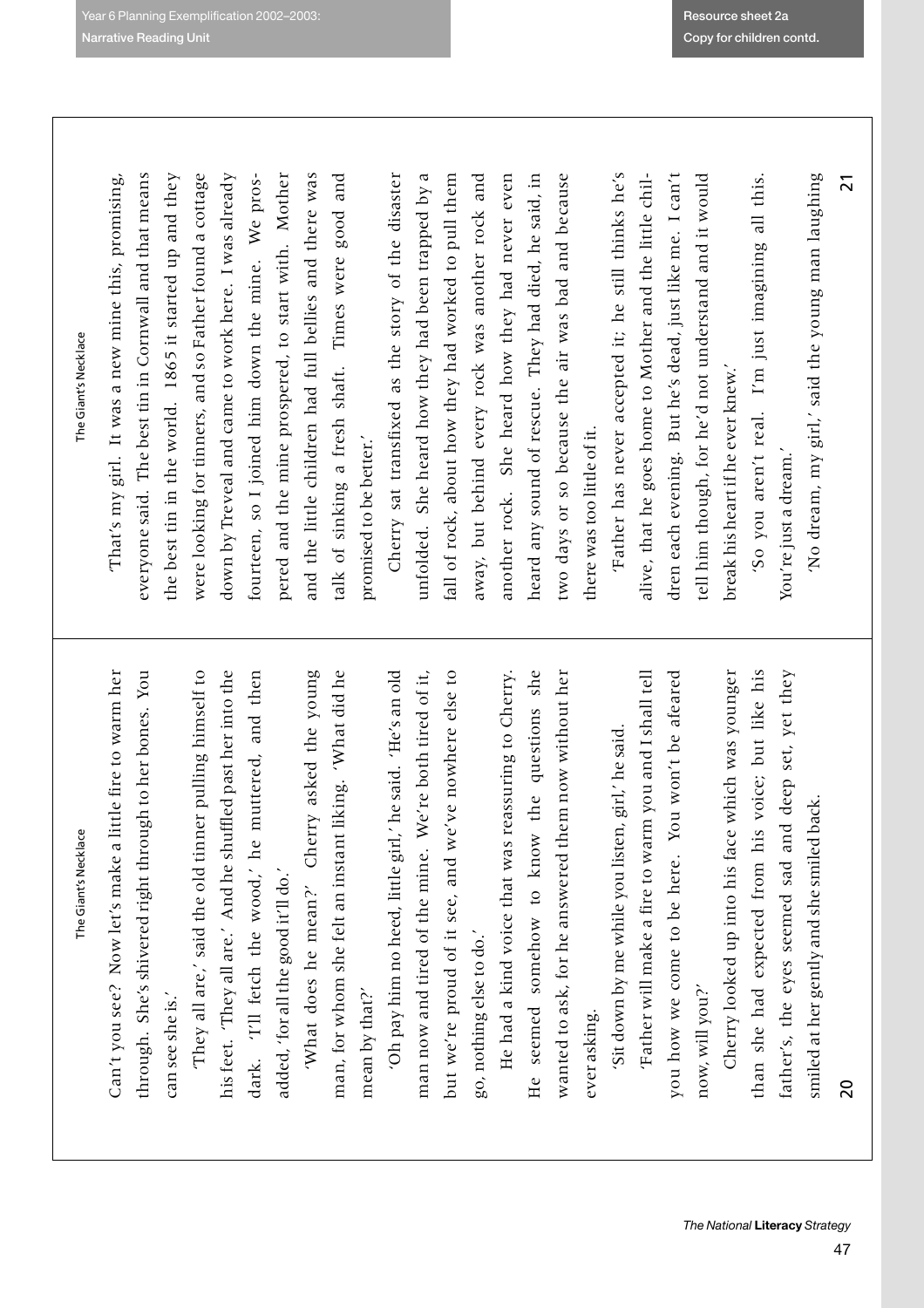dred years or more. Ghosts, spirits, that's what living out loud. 'No more'n we're imagining you. We're real dred years or more. Ghosts, spirits, that's what living olk call us. Come to think of it, that's what I called us out loud. 'No more'n we're imagining you. We're real right enough, but we're dead and have been for a hunfolk call us. Come to think of it, that's what I called us right enough, but we're dead and have been for a hunwhen I was alive.' when I was alive.'

Cherry was on her feet suddenly and backing away. Cherry was on her feet suddenly and backing away.

'No need to be afeared, little girl,' said the young it'll be all right, girl. We'll look after you. We'll help tt'll be all right, girl. We'll look after you. We'll help No need to be afeared, little girl,' said the young man holding out his hand towards her. 'We won't harm vou. No one can harm you, not now. Look, he's started the fire already. Come over and warm yourself. Come man holding out his hand towards her. 'We won't harm you. No one can harm you, not now. Look, he's started the fire already. Come over and warm yourself. Come you.'

'But I want to go home,' Cherry said, feeling the panic rising to her voice and trying to control it. 'I will be worried about me. They'll be out looking for me. Your light saved my life and I want to thank you. But I must go else they'll worry themselves sick, I 'But I want to go home,' Cherry said, feeling the know you're kind, but I want to go home. My mother panic rising to her voice and trying to control it. 'I will be worried about me. They'll be out looking for me. Your light saved my life and I want to thank you. know you're kind, but I want to go home. My mother But I must go else they'll worry themselves sick, know they will.' know they will.

'You going back home?' the young man asked, and then he nodded. 'I s'pose you'll want to see your family 'You going back home?' the young man asked, and then he nodded. 'I s'pose you'll want to see your family again.'

"Course I am,' said Cherry perplexed by the ques-''Course I am,' said Cherry perplexed by the question. ''Course I do.' tion. "Course Ido."

and no one stays. They all want to go home, but then "Tis a pity,' he said sadly. 'Everyone passes through and no one stays. They all want to go home, but then ''Tis a pity,' he said sadly. 'Everyone passes through

The Giant's Necklace

so do I. You'll want me to guide you to the surface I<br>s'pose.'<br>'I'm not the first then?' Cherry said. 'There's been<br>others climb up into the mine to escape from the sea? You've saved lots of people.' You've saved lots of people.

A few,' said the tinner nodding. 'A few.' 'A few,' said the tinner nodding. 'A few.'

sadness in the young man's voice. 'I never thought 'You're a kind person,' Cherry said, warming to the 'You're a kind person,' Cherry said, warming to the sadness in the young man's voice. 'I never thought ghosts would be kind.' ghosts would be kind.'

the young man, taking her elbow and leading her You're a nice person, I can tell that, even though I haven't known you for long. I'm sad because I should blackberrying up by the chapel near Treveal like I used up much now, just to collect wood for the fire and a bit of food now and then. I stay down here with Father in the young man, taking her elbow and leading her You're a nice person, I can tell that, even though I haven't known you for long. I'm sad because I should to. The sun always seemed to be shining then. After it happened I used to go up to the surface and move family, but if I spoke to them they never seemed to hear but they can't see you. That's the worst of it. So I don't go up much now, just to collect wood for the fire and a bit of food now and then. I stay down here with Father in the mine and we work away day after day. From time to We're just people, people who've passed on,' replied 'We're just people, people who've passed on,' replied towards the fire. "There's nice people and there's nasty towards the fire. 'There's nice people and there's nasty people. It's the same if you're alive or if you're dead. like to be alive again with my friends and go rabbiting or like to be alive again with my friends and go rabbiting or blackberrying up by the chapel near Treveal like I used to. The sun always seemed to be shining then. After it happened I used to go up to the surface and move amongst the people in the village. I went often to see my amongst the people in the village. I went often to see my family, but if I spoke to them they never seemed to hear me, and of course they can't see you. You can see them, but they can't see you. That's the worst of it. So I don't go the mine and we work away day after day. From time to people. It's the same if you're alive or if you're dead. me, and of course they can't see you. You can see them,

23

*The National* **Literacy** *Strategy*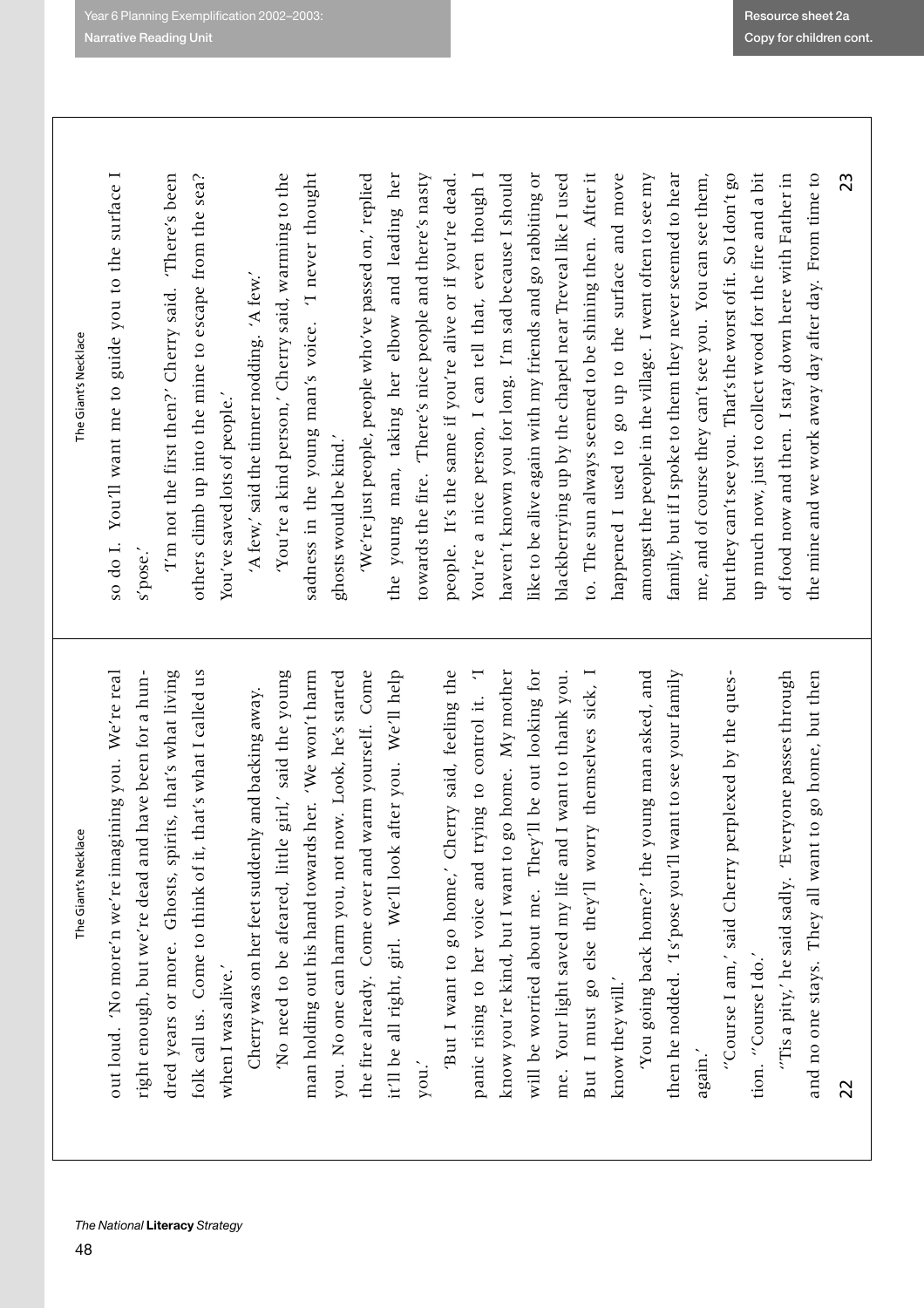ime someone like you comes up the tunnel from the sea time someone like you comes up the tunnel from the sea and lightens our darkness. I shall be sad when you go.' and lightens our darkness. I shall be sad when you go.' The old man was hunched over the fire rubbing his The old man was hunched over the fire rubbing his nands and holding them out over the heat. hands and holding them out over the heat.

course, we always have a fire on birthdays back at the eyes. 'She looks a bit like you, my dear, raven-haired and as pretty as a picture; but not so tall, not so tall. Not often we have a fire,' he said, his voice more spritely now. 'Only on special occasions. Birthdays, of course, we always have a fire on birthdays back at the cottage. Martha's next. You don't know her; she's my only daughter - she'll be eight on September 10th. She's been poorly, you know - her lungs, that's what the doctor said.' He signed deeply. "Tis dreadful damp in the cottage. Tis well nigh impossible to keep it out.' There was a remor in the old man's voice that betrayed his emotion. He looked up at Cherry and she could see the tears in his eyes. 'She looks a bit like you, my dear, raven-haired and as pretty as a picture; but not so tall, not so tall. 'Not often we have a fire,' he said, his voice more spritely now. 'Only on special occasions. Birthdays, of cottage. Martha's next. You don't know her; she's my only daughter – she'll be eight on September 10th. She's been poorly, you know – her lungs, that's what the doctor 'Tis well nigh impossible to keep it out.' There was a He looked up at Cherry and she could see the tears in his said.' He signed deeply. ''Tis dreadful damp in the cottage. tremor in the old man's voice that betrayed his emotion. Come closer, my dear, you'll be warmer that way.' Come closer, my dear, you'll be warmer that way.'

nothing. She longed to go, to get home amongst the and all the while the young man sat silent, until there Cherry sat with them by the fire till it died away to nothing. She longed to go, to get home amongst the iving, but the old man talked on of his family and their ittle one-roomed cottage with a ladder to the bedroom where they all huddled together for warmth, of his friends that used to meet in the Tinners' Arms every and all the while the young man sat silent, until there Cherry sat with them by the fire till it died away to living, but the old man talked on of his family and their little one-roomed cottage with a ladder to the bedroom where they all huddled together for warmth, of his friends that used to meet in the Tinners' Arms every evening. There were tales of wrecking and smuggling, evening. There were tales of wrecking and smuggling, was a lull in the story. was a lull in the story.

The Giant's Necklace

'Father,' he said. 'Think our little friend would like to go home now. Shall I take her up as I usually do?' The old man nodded and waved his hand in dismissal. 'Come back and see us sometime, if you've a mind

to,' he said, and then put his face in his hands. to,' he said, and then put his face in his hands.

Goodbye,' said Cherry. 'Thank you for the fire and for helping me. I won't forget you.' But the old man 'Goodbye,' said Cherry. 'Thank you for the fire and for helping me. I won't forget you.' But the old man never replied. never replied.

walked silently through the dark tunnels, stopping until finally they could look up the shaft above them stopping every now and then to climb a ladder to the lode above The journey through the mine was long and difficult. She held fast to the young tinner's waist as they cult. She held fast to the young tinner's waist as they every now and then to climb a ladder to the lode above until finally they could look up the shaft above them The journey through the mine was long and diffiwalked silently through the dark tunnels, and see the daylight. and see the daylight.

It's dawn,' said the young man, looking up. 'It's dawn,' said the young man, looking up. 'I'll be back in time for breakfast,' said Cherry set-'I'll be back in time for breakfast,' said Cherry setting her foot on the ladder. ting her foot on the ladder.

felt a strange affinity with him and his father. 'And if Cherry nodded, unable to speak through her tears. She felt a strange affinity with him and his father. 'And if 'You'll remember me?' the young tinner asked, and 'You'll remember me?' the young tinner asked, and Cherry nodded, unable to speak through her tears. She you should ever need me, come back again. You may you should ever need me, come back again. You may need me and I shall be here. I go nowhere else.' need me and I shall be here. I go nowhere else.

'Thank you,' said Cherry. 'I won't forget. I doubt anyone is going to believe me when I tell them about anyone is going to believe me when I tell them about Thank you,' said Cherry. 'I won't forget. I doubt you. No one believes in ghosts, not up there.' you. No one believes in ghosts, not up there.'

'I doubt it too. Be happy, little friend,' he said. And I doubt it too. Be happy, little friend,' he said. And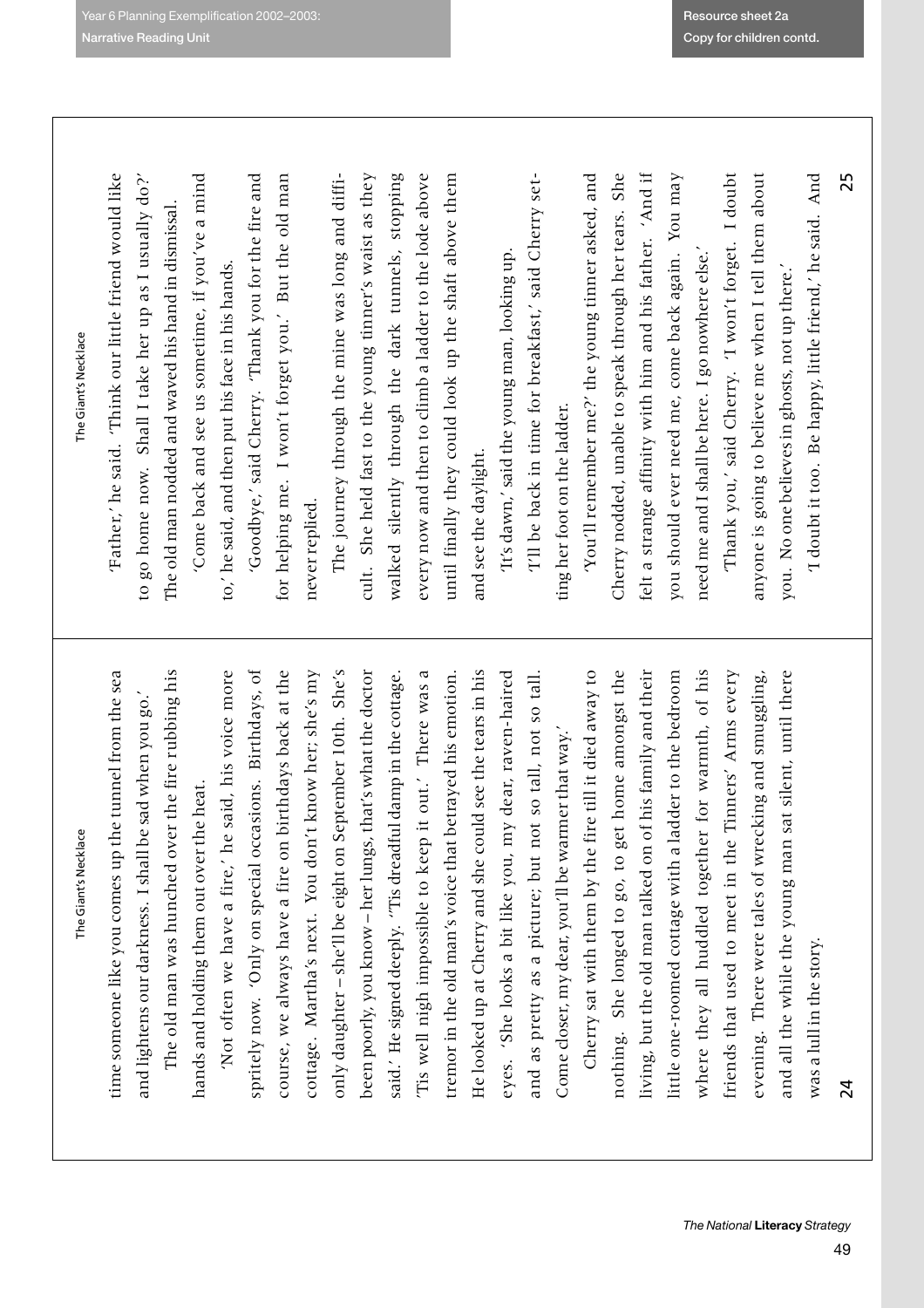50

the light from the candle in his hat had vanished and ne was gone, back into the tunnel. Cherry waited until the light from the candle in his hat had vanished and then turned eagerly to the ladder and began to climb up he was gone, back into the tunnel. Cherry waited until then turned eagerly to the ladder and began to climb up owards the light. towards the light.

*The National* **Literacy** *Strategy*

the moor by Zennor Quoit. She stood by the ruined storm had passed and there was scarcely a breath of down through the bracken, across the road by the Eagle's Nest and down the farm track to the cottage but the clothes were still heavy and wet and she was soon reduced to a fast walk. All the while she was dering how much they would believe. At the top of the moor by Zennor Quoit. She stood by the ruined mine workings and looked down at the sleeping village but the clothes were still heavy and wet and she was soon reduced to a fast walk. All the while she was there at breakfast? She longed to see the joy on their aces, to feel the warmth of their arms around her and to She found herself in a place she knew well, high on shrouded in mist, and the calm blue sea beyond. The storm had passed and there was scarcely a breath of wind even on the moor. It was only ten minutes' walk down through the bracken, across the road by the Eagle's Nest and down the farm track to the cottage where her family would be waiting. She began to run, determining where she would begin her story, wondering how much they would believe. At the top of the lane she stopped to consider how best to make her entrance. Should she ring the bell and be found standng there, or should she just walk in and surprise them She found herself in a place she knew well, high on mine workings and looked down at the sleeping village shrouded in mist, and the calm blue sea beyond. The wind even on the moor. It was only ten minutes' walk the lane she stopped to consider how best to make her ing there, or should she just walk in and surprise them there at breakfast? She longed to see the joy on their faces, to feel the warmth of their arms around her and to where her family would be waiting. She began to run, determining where she would begin her story, wonentrance. Should she ring the bell and be found standbask once again in their affection. bask once again in their affection.

tage that there was a long blue Land Rover parked in She saw as she came round the corner by the cotage that there was a long blue Land Rover parked in the lane, bristling with aerials. 'Coastguard' she read on the lane, bristling with aerials. *'Coastguard'* she read on She saw as she came round the corner by the cot-

26

# The Giant's Necklace The Giant's Necklace The Giant's Necklace

formed men had put down his cup and was speaking. the side. As she came down the steps she noted that the back door of the cottage was open and she could hear voices inside. She stole in on tiptoe. The kitchen was full of uniformed men drinking tea, and around the table sat her family, dejection and despair etched on the table sat her family, dejection and despair etched on every face. They hadn't seen her yet. One of the uniformed men had put down his cup and was speaking. every face. They hadn't seen her yet. One of the uni-His voice was low and hushed. His voice was low and hushed.

'You're sure the towel is hers, no doubts about it?' You're sure the towel is hers, no doubts about it? Cherry's mother shook her head. Cherry's mother shook her head.

shells. She must have put them up there, must have 'It's her towel,' she said quietly, 'and they are her shells. She must have put them up there, must have 'It's her towel,' she said quietly, 'and they are her been the last thing she did.' been the last thing she did.'

Cherry saw her shells spread out on the open towel Cherry saw her shells spread out on the open towel and stifled a shout of joy. and stifled a shout of joy.

most regrettably, that the chances of finding your daughter alive now are very slim. It seems she must have tried to climb the cliff to escape the heavy seas and fallen in. We've scoured the cliff top for miles in both directions and covered the entire beach, and there's no sign of her. She must have been washed out to sea. We must conclude that she is missing. We have daughter alive now are very slim. It seems she must have tried to climb the cliff to escape the heavy seas and fallen in. We've scoured the cliff top for miles in both directions and covered the entire beach, and there's no sign of her. She must have been washed out to sea. We must conclude that she is missing. We have 'We have to say,' he went on. 'We have to say then, most regrettably, that the chances of finding your 'We have to say,' he went on. 'We have to say then, to presume that she is drowned.' to presume that she is drowned.'

Cherry could listen no longer but burst into the Cherry could listen no longer but burst into the room shouting. room shouting.